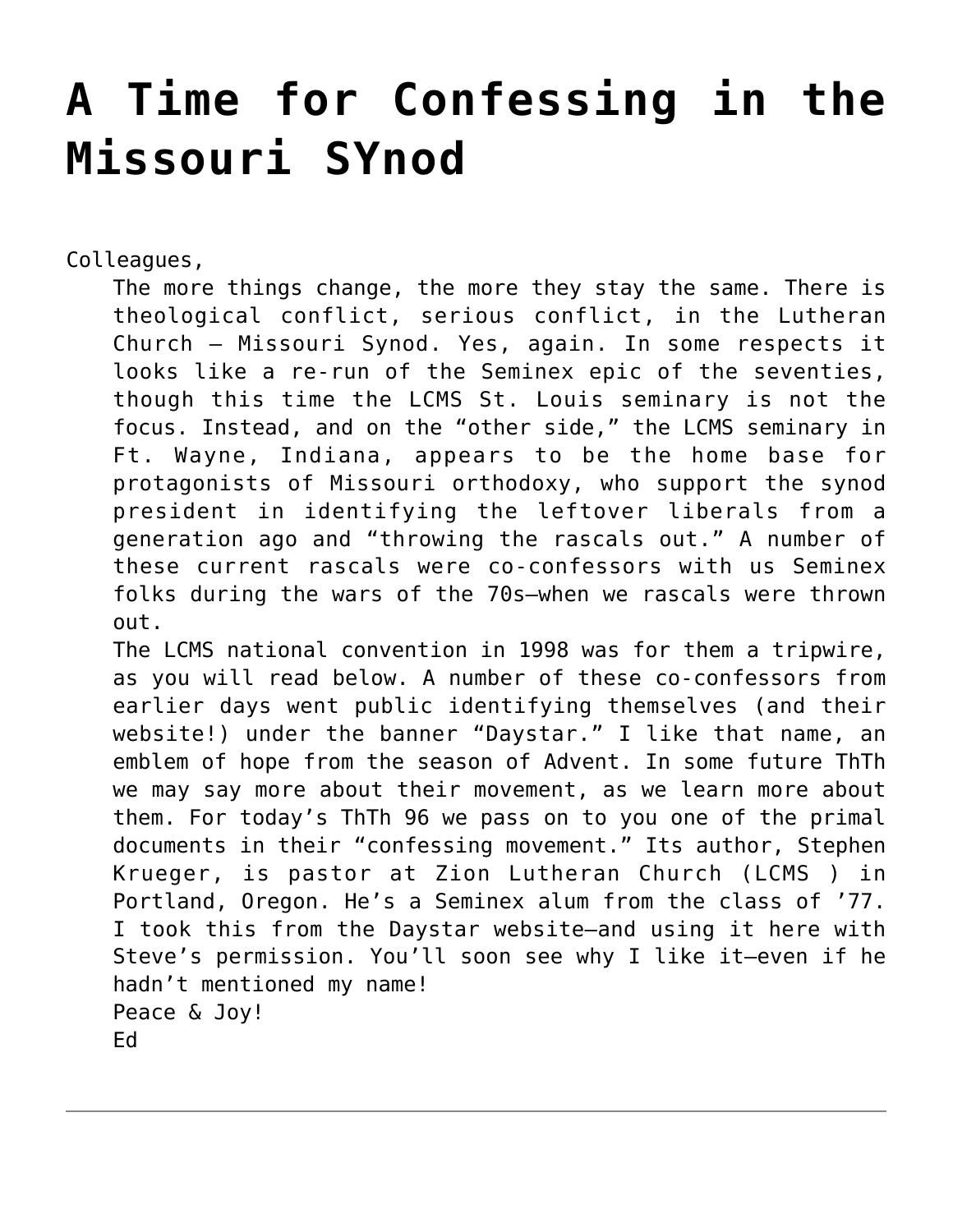## **The Promising Tradition For A Time To Confess**

I. **History**We called it "The Promising Tradition" during my seminary days. It represented a thin tradition of confessing theology which boldly affirmed with Luther, and he was just borrowing the notion from St. Paul, that the Gospel is victorious (as it must be) over the Law. The Promising Tradition represents a theology which tries to capture the essence of the 16th century Lutheran confessional movement, although such a thing can never be captured, and reconfess all over again the truths of our Biblical faith for the sake of the Gospel within our contemporary setting.

The Promising Tradition is not the "official" court theology of any denomination. As a matter of fact, most Lutheran denominations I know of have tended to resist it and resist those who confess the theology of the Promising Tradition as their own. Confessing the Gospel is always dangerous business for denominations. Denominations still reflect the old order of things. They are godly, necessary to a degree (pension plans, organizational structure and the like), but decidedly nomological. Certainly they are bound to ethos under the Law, as Werner Elert put it. The Gospel deliciously, joyously, triumphantly threatens all that with its whole, new, victorious order, ruled by the crucified and risen One.

Nevertheless, as much as "the Church will be and remain forever" (AC VII's opener), so will the Gospel and the theology of the Promising Tradition. Its confessing has spilled over into many churches through the Christconnected men and women who confess the Gospel of the Promising Tradition. It even remains, however oppressed,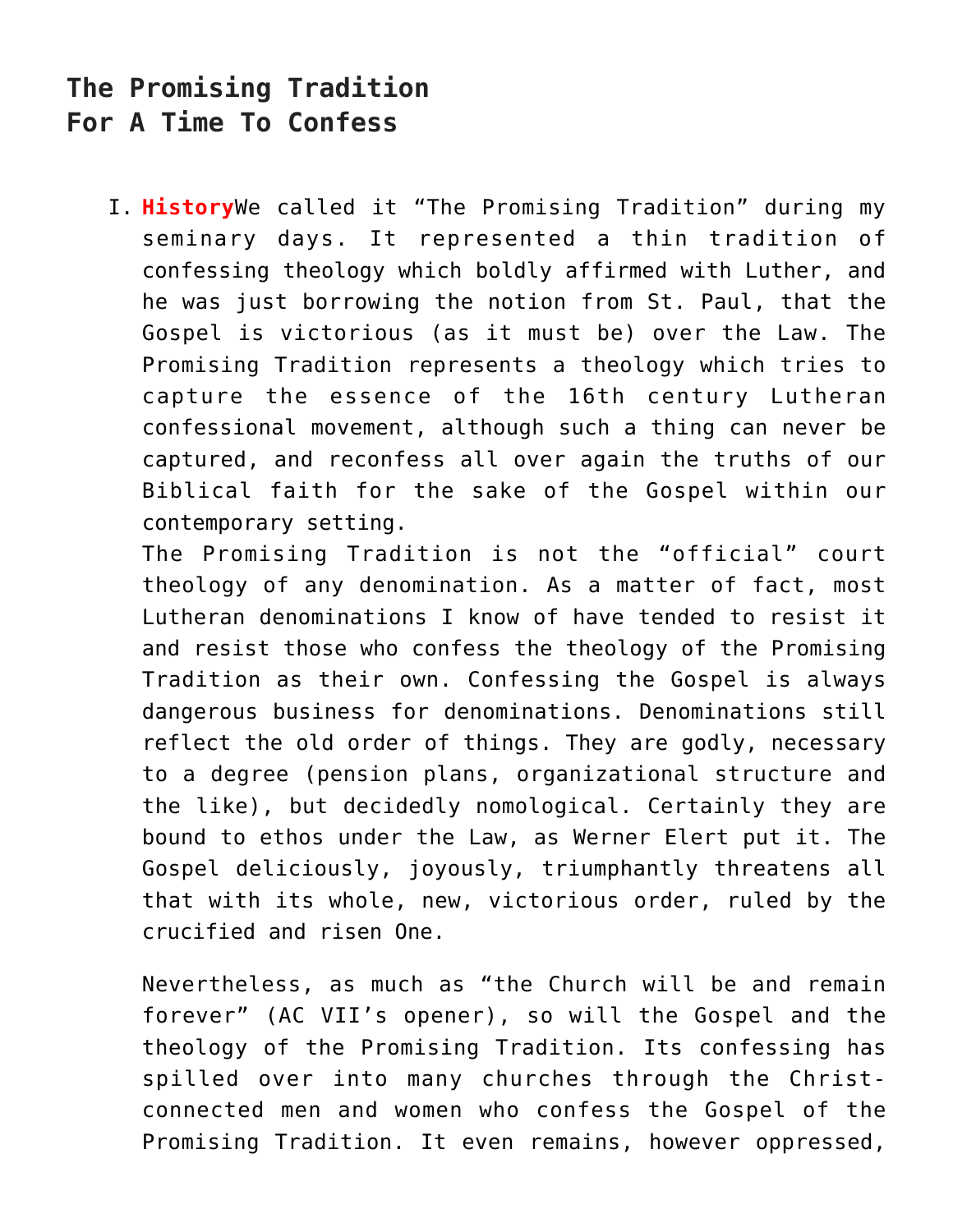## as a thin tradition in the Lutheran Church-Missouri Synod.

The Promising Tradition is associated with voices like those of Bob Bertram and Ed Schroeder. I, with many others, have been a shameless borrower of many of the things they taught me. But, then, so were they, as they would be the first to say. It was Richard Caemmerer, "Doc," who opened their eyes and rescued them, as he did so many, from the staid and dead dogmatism and legalism which seem to ever dog Missouri. Caemmerer of course, from his sainted place in heaven where he will forever be proclaiming the Gospel, would point to others, contemporaries of his; O.P. Kretzmann, whose Valparaiso University was where the Promising Tradition was kept alive and flourished, comes readily to mind. They were borrowers, too, from the European voice of Werner Elert, who, often discredited, found many young LCMS pastors eager to hear a tradition of Lutheran Confessional theology that was actually consistent with the Gospel. In truth, Elert let the 16th century version of the Promising Tradition, first and foremost Luther's own voice, speak for itself, rather than be muted through the more moribund voices of 17th and 18th century Orthodoxy, which had formed so much of the Missouri Synod's consciousness. And, of course, they, those 16th century confessors, were shameless borrowers, too, as Epistles like Romans and Galatians grabbed their hearts and left them no choice but to confess the Gospel's victory over the whole ethos of the Law.

In Missouri today, we have no choice, either. It is longpast due to speak of what we know as the Promising Tradition. To some, who are so bound to the Law and its deadly power, it will sound like heresy all over again. They will rear up like Eck did against Luther or the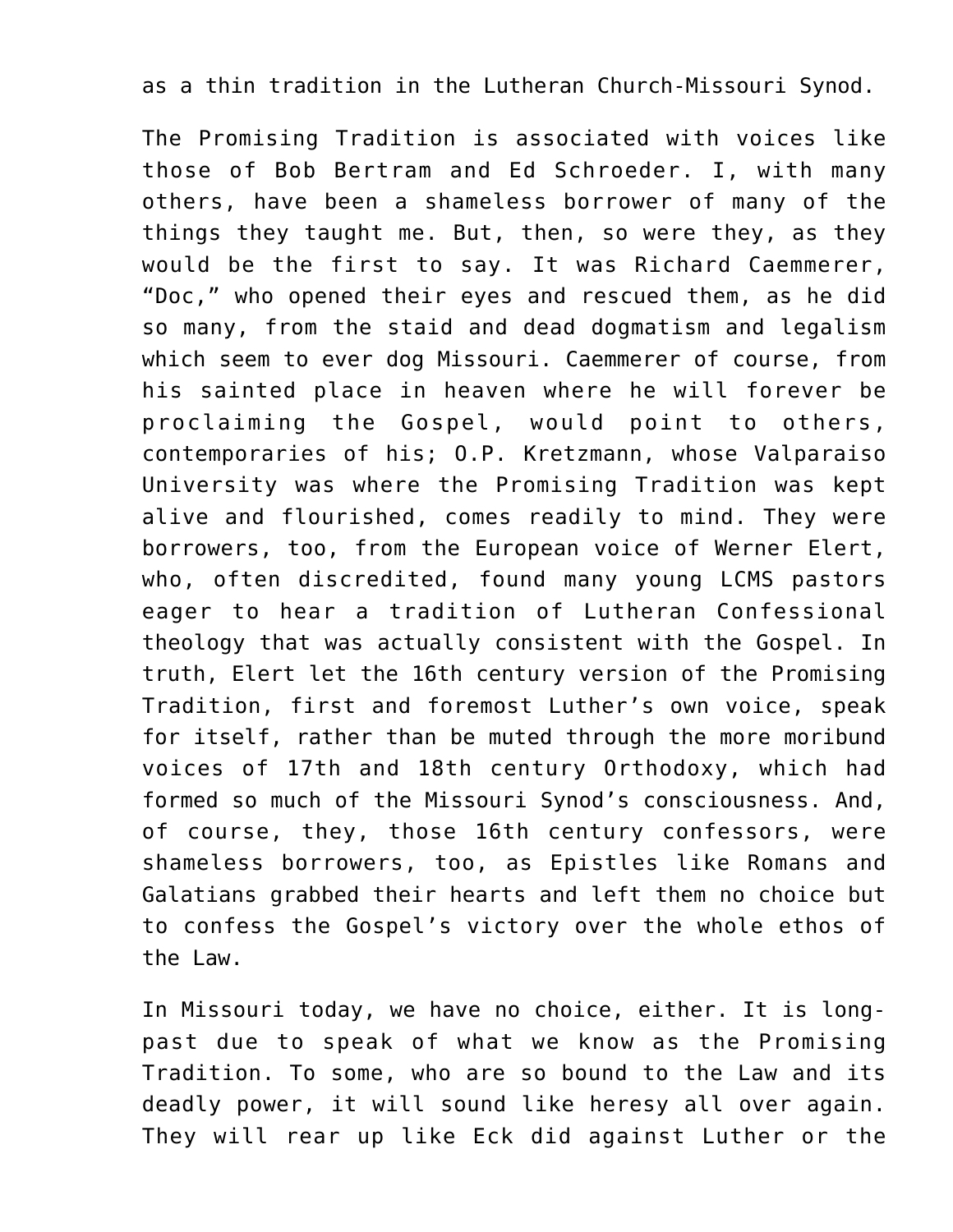Judaizers did against St. Paul, to say nothing of the Pharisees against Our Lord himself. Yet, try as they will to suppress the Promising Tradition, they may destroy a denomination, true enough, [but] they will never suppress the Gospel. The Gospel's winsome power to forgive sinners their sins and offer a whole new chance at life, is simply too strong. The Gospel's wondrous gift of evangelical freedom is simply too right. The Gospel's triumph over the Law is simply too appropriate in our situation to ignore.

If ever there was a time in Missouri, this is it. Now is our time to confess.

II. **The Strange Morass That Is Missouri**Missouri is now in an ironic state of affairs. When I was a student at Concordia Seminary, entering in 1971, not only was I quickly engrossed in the theology of the Promising Tradition, I got a first-hand experiential taste of learning how to properly distinguish Law and Gospel. With Bertram as our guide, the whole affair of crisis and exile was interpreted through the lens of Lutheran Confessional theology. At Concordia Seminary in Exile, my alma mater, we saw ourselves as confessors of the theology of Wittenberg, countering a theology which was thoroughly sub-Lutheran.

Today in Missouri, it is the sub-Lutheran legalism, which has so thoroughly confused Law and Gospel, that now seeks to pass itself off as "confessional." How ironic! It is no more "confessional" than the Confutation, written by Eck in opposition to the Augsburg Confession. Nevertheless, the legalists today often see themselves as champions of a "confessionalism." Their target is frequently another party of very dear people who have found some source of evangelical freshness and life in the Church Growth Movement. The latter are often very bright and gifted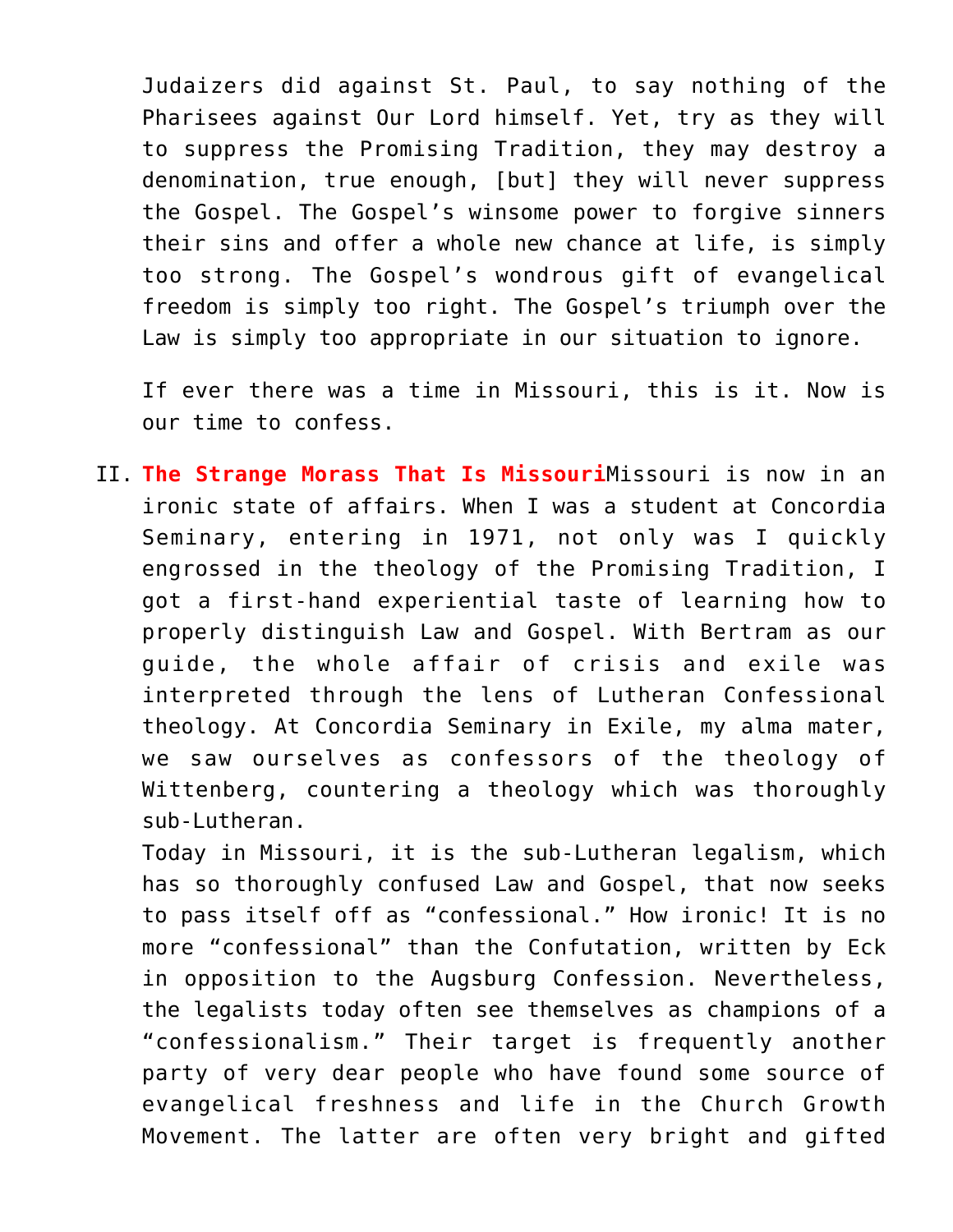Christians, with a heart for the Gospel, who, hearing nothing but death and Law in the so-called "confessional" party, sought something, anything, which could give their witness to Christ life.

The Church Growth group of sisters and brothers are the first who need to hear about the Promising Tradition. They have never been given the opportunity to hear about a Lutheran Confessional option which validates, authorizes and strengthens their many wonderful concerns. They, too, ridiculed by the legalists, hunger for the victory of the Gospel. They need to know that the Lutheran Confessional tradition, as it truly is, is on their side more than they know.

Then there are those in the LCMS who simply do not trust the Gospel. They may call themselves "confessional" but they are as far from the Lutheran Confessional faith identity as one can get. To the extent that they fear the rule of the Gospel and oppose it through the rule of Law, is the extent to which they are in danger of losing their souls.

For their sake, we of the Promising Tradition must also confess. We long and ache for them, our brothers and sisters, to entrust their lives to the same Gospel as we. True, they "just don't get it," as they relentlessly impose their rigid and dead pathology onto the rest of us. Still, even for their sakes, we must confess. For their sakes as much as for our own we must not let them rule us. You can't build Christ's Church by fostering a climate of suspicion, mistrust, and constant accusation. You can't build the Church by the Law. Only the Gospel builds the Church of Jesus Christ. Only the Gospel can redeem them, as it does us all.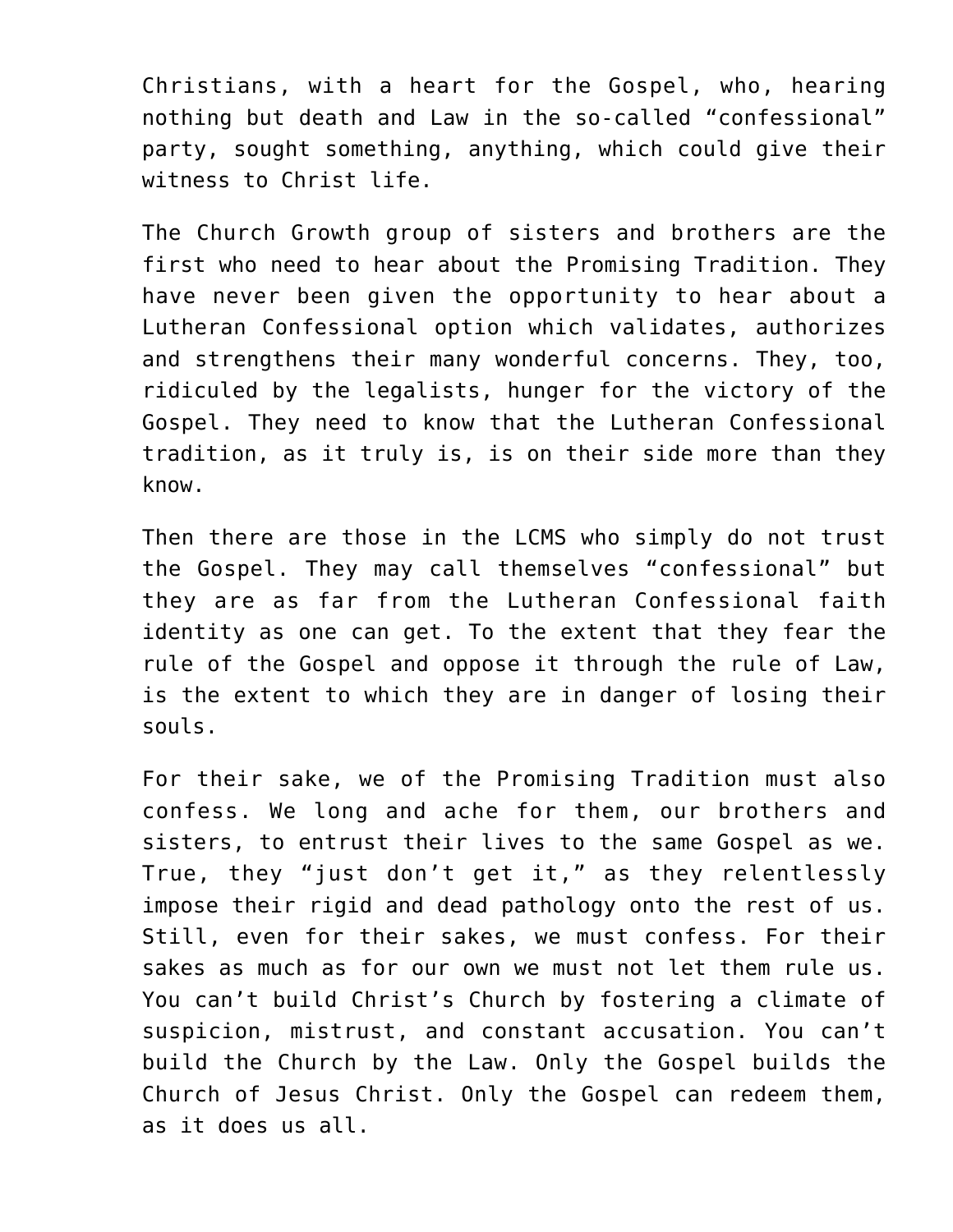III. **The Proper Distinction between Law and Gospel**At the core of the Promising Tradition lies the proper distinction between Law and Gospel. The legalists thoroughly misunderstand this most precious theological tool of all. They treat Scripture as if God's Word were not the living voice of God, speaking God's accusing Law for the sake of God's victorious Word in the Gospel. To them, Scripture seems to be filled with eternal propositions of truth, all equally the same, all equally able to provide "proof texts" for doctrine.

For us, confessors of the Promising Tradition, "all Scripture should be divided into two chief doctrines, the law and the promises" (Ap. IV, 5). The Law reflects one reality, one rule, one ordering. The Gospel proclaims another, which must triumph over the Law's rule, or we poor sinners are lost forever. We confess that the Law is godly, to be sure. It speaks directly to our old identities, our Adamic natures, which we carry with us to the Law's final verdict, the grave. The Gospel, on the other hand, is God's new verdict on our lives in Christ. The Gospel breaks in with a whole new freeing identity, fashioned after Christ in us. The Gospel establishes a brand new "regime," Luther called it "the kingdom on the right," by which Christians begin a new life with God and with one another. "There is no longer Jew or Greek, slave or free, male or female, for all of you are one in Christ Jesus" (Galatians 3: 28).

The legalists choke on the belief that the Gospel is the Christian's victory over the Law. They mute St. Paul's words which declare, "But if you are led by the Spirit, you are not subject to the law" (Galatians 5: 18). They often have accused us of subverting the so-called "Third Use of the Law" which we do not. The Law, even after our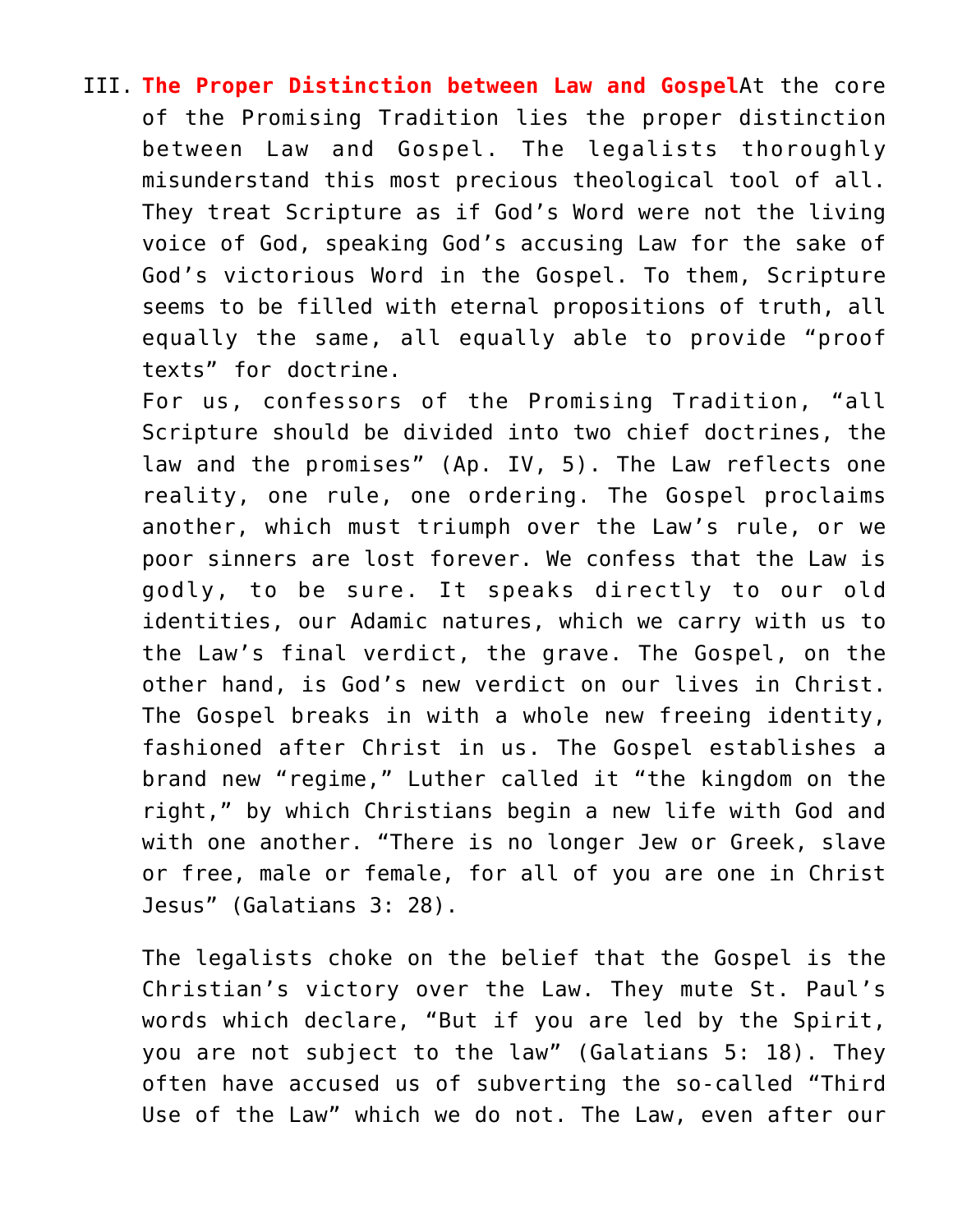regeneration, continues to speak to our sinful natures. Only as we trust the Promise is the Law's accusing voice silenced.

The legalists, in fact, are the ones who err, by trying to silence the accusing voice of the Law. They do not understand how deadly the games they play with the Law are. Not trusting the new rule of Christ in their lives, they try in vain to seek a comfort zone in the old order where the Law rules. But that comfort is not there for them. It will never be. So they add more rules, seeking to impose their will on everyone else, hoping to find a comfort that will forever elude them.

There is no comfort in the Law. There is only criticism of the most divine kind in the Law. The comfort they seek, to silence the Law's accusations in them, can only come from outside the Law. It can only come in the Gospel of Jesus Christ.

IV. **Justification by Faith Alone**Also key to the Promising Tradition is the chief doctrine of the Christian faith, Justification by faith alone.

The legalists claim to champion this central doctrine. They are doing it now. Yet, if they believed that Christ alone was the only justification necessary for all our lives before God, then why do they persist in imposing rule after rule, Synodical resolution after resolution on us all, as if the Gospel alone was not the sole sufficient norm for the Church? If Christ alone was the only justification necessary for all our lives before God, then why do the legalists persist in charge after charge against anyone who dares speak out differently than merely to puppet the "official position of Synod?"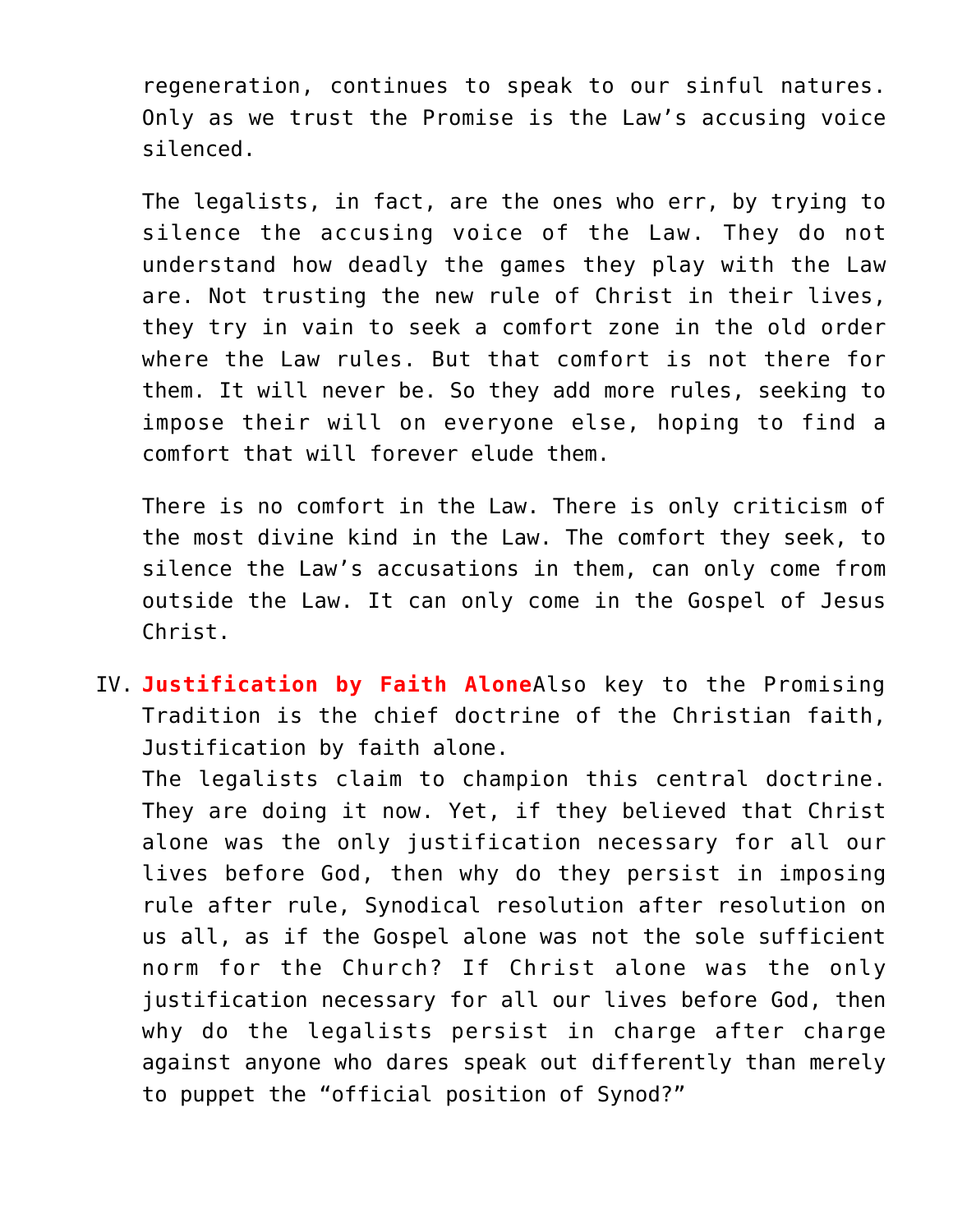The fact is, while knowing the doctrine of justification by faith alone in their heads, the legalists contradict that doctrine by their behavior and their lives.

The Promising Tradition understands the Gospel of Justification by faith alone in Christ alone to be the freeing doctrine that it is properly meant to be. Trusting that my life is justified by faith alone in Christ alone, I am free from the need to justify myself in any other lesser courtroom, including the ecclesiastical ones of men.

Why do the legalists turn around and demand of professors and pastors, "Justify yourself for the comment you made in public which was not consistent with this or that Synodical resolution?" They wouldn't do that if they truly believed that Christ alone is their brothers' or sisters' only necessary justification. Why do the legalists simplistically seek to rule over complex pastoral and theological issues, such as ecumenical worship, evangelical Eucharistic hospitality, and the ordination of women to the pastoral office, as if the Gospel of justification by faith alone could not be the adequate justification for these matters?

The legalists, in fact, do not seem to be in the least bit fazed by the core doctrine of the Christian faith held so dear by the Promising Tradition: the doctrine of justification by faith alone in Christ alone. The Gospel's voice is silenced every time coercion, fear and force are used to rule in the Church.

V. **Christian Liberty**The Promising Tradition rejoices in a church that once could say, as if it meant it:

*In its relation to its members the Synod is not an*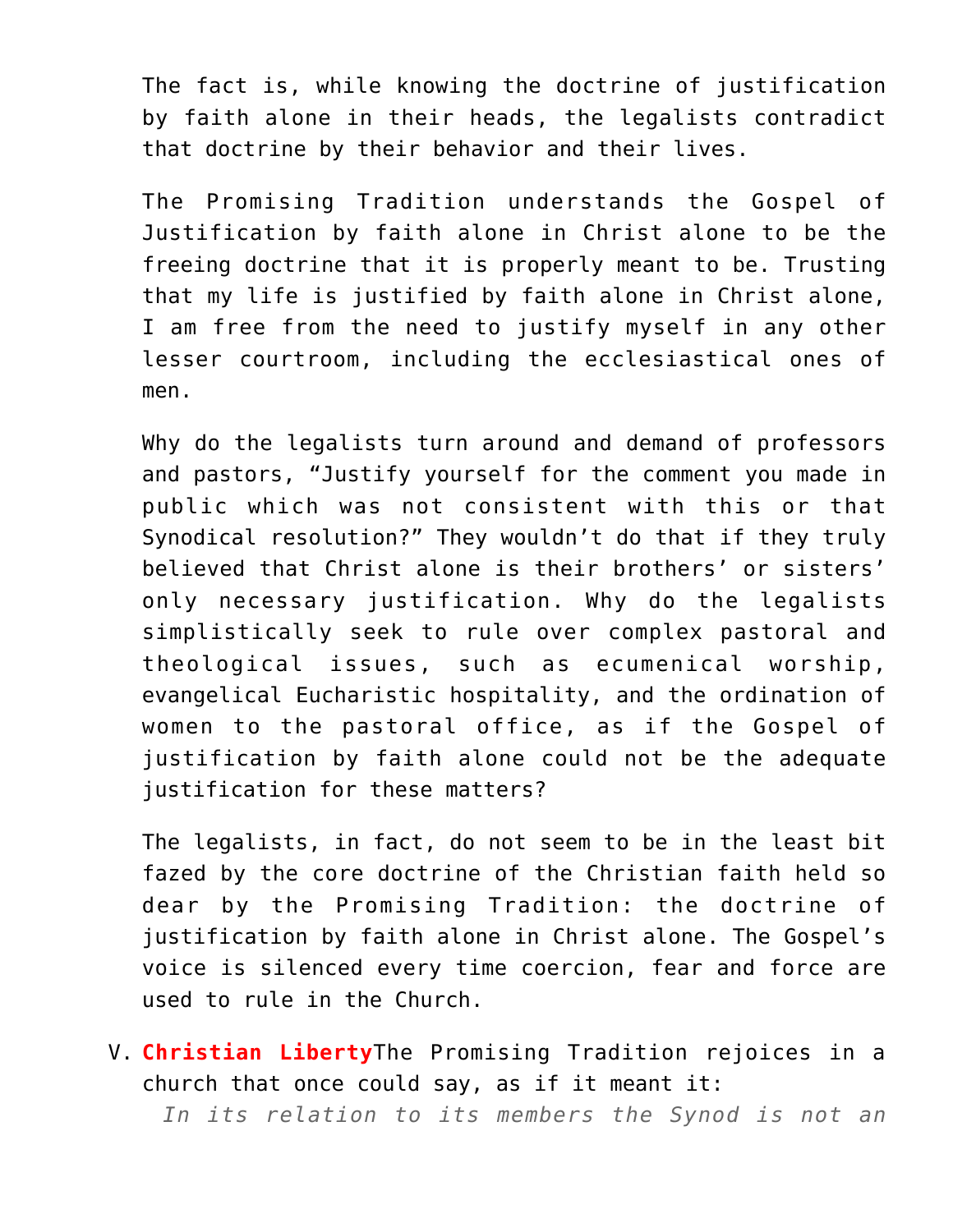*ecclesiastical government exercising legislative or coercive powers, and with respect to the individual congregation's right of self-government it is but an advisory body. Accordingly, no resolution of the Synod imposing anything upon the individual congregation is of binding force if it is not in accordance with the Word of God or if it appears to be inexpedient as far as the condition of a congregation is concerned (Synodical Constitution, Article VII).*

We ask, however, what has become of that church?

What truly is different now between our Synod, after its 1998 Convention, and the medieval papacy which forced the hand of the Lutheran Reformers? In the 16th century a pope ruled. In the 20th century an office of the Synodical President is virtually vested with a pope's power. In the 16th century church councils and sacred tradition were placed on equal authority with Scripture. In the 20th century Synodical Convention resolutions now rival the voice of the Word.

True enough, there are still signs from a better day, in part, reflected in Article VII of Synod's Constitution. Yet, how did our Christian freedom slip so quickly away?

The Promising Tradition cherishes the gift of Christian liberty. While the legalists do not trust the gift (perhaps it is they themselves they do not trust the most), Christian freedom is a gift that comes under the gentle rule of the Gospel. Christ has authorized us to have freedom to his glory. The legalists have no right to take it away.

The legalists have not understood the essence of Christian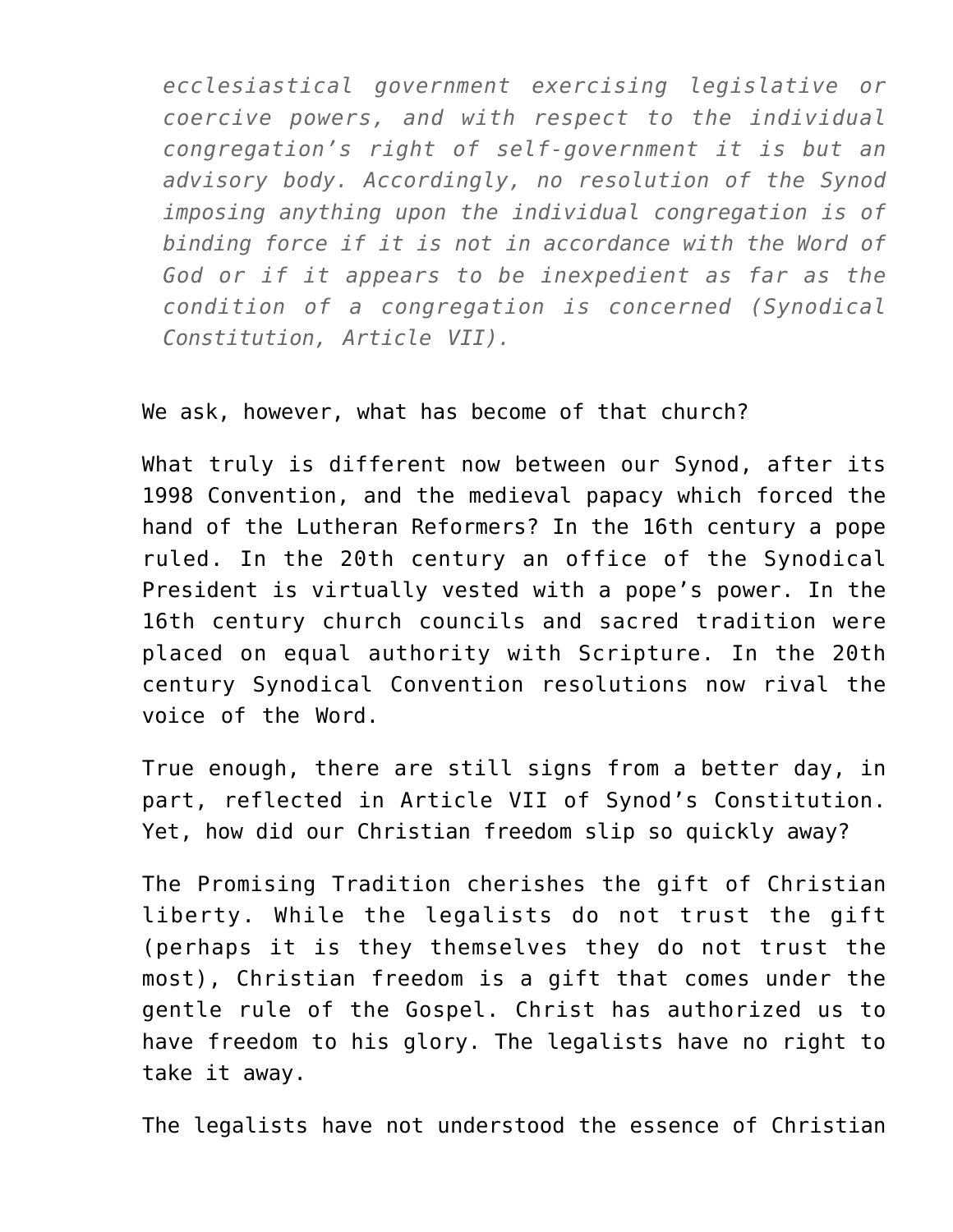freedom. They are worried that Christians who are free will abandon Biblical Christian doctrine. What they do not understand is that it is precisely that Christian doctrine which authorizes Christian freedom. The purpose of doctrine has never been to organize Biblical truths in this or that arrangement. The purpose of Christian doctrine is to keep the Good News of Jesus Christ good! That is the whole rationale behind the major statements of doctrine, like the Creeds, the Augsburg Confession and Apology, to name a few.

The Promising Tradition is about confessing Christian doctrine for the sake of the Gospel which makes and keeps God's people free for him.

VI. **A Time to Confess**There are times and occasions when men and women of God are called to take the witness stand and confess the Gospel as the sole-sufficient norm of Christ's Church. For us, in our little corner of the kingdom, confessors of the Promising Tradition recognize that now is such a time.

Confessing is serious and, from a human point of view, a dangerous business, as Luther and the Reformers found out in their time of in statu confessionis [=taking the witness stand]. The first danger of confessing is that confessors themselves are in imminent danger of losing their souls. Sin crouches as much at their door as it does anywhere else. They can become easily prone to selfrighteousness, to hatred, to character assassination, the very things they recognize in their opponents. Confessing can only be done in profound humility before the Lord of the Church. It is done for the sake of the Gospel, that the sole sufficiency of the Gospel of Jesus Christ get the new and fresh hearing that it alone deserves in the life of the community of faith. It is done, also, for the sake